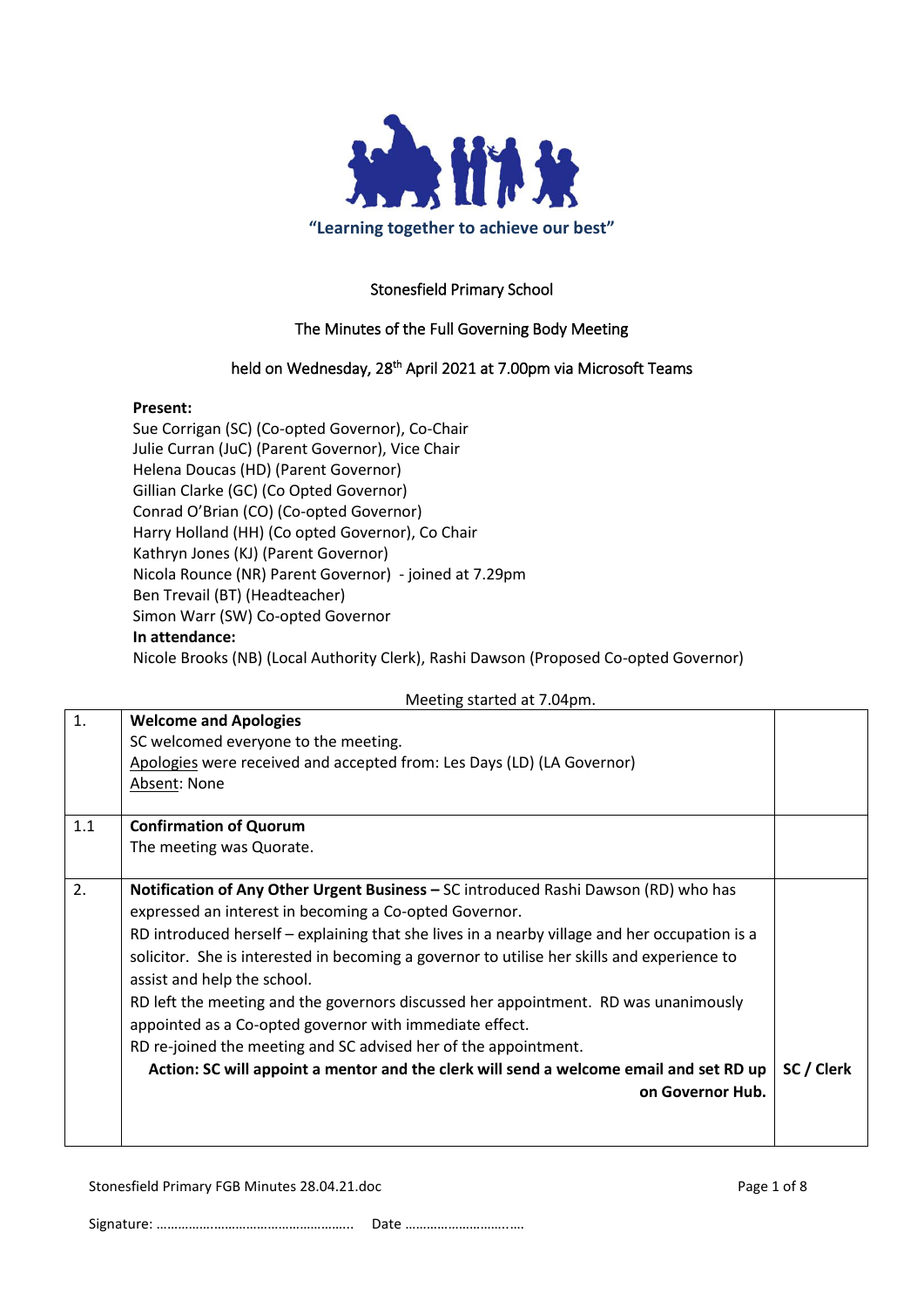| 3. | SC also reported that another potential Co-opted governor has expressed an interest in<br>joining the Stonesfield FGB. She is a former HT of an Oxfordshire primary school, a trained<br>Ofsted inspector and works for the River Learning Trust. SC and HH will be meeting her<br>virtually on Thursday and will be able to report further at the next FGB meeting.<br>SC also announced that GC is stepping down as Co-opted governor at the end of this<br>academic year. The next FGB meeting will be her last one.<br>The GB is still in need of a governor with financial skills. SC will keep the governor advert in<br>the local newsletter to see if anyone with a finance background comes forward.<br>Declaration of Pecuniary Interests - None declared.                                                                                                                                                                                    |  |
|----|---------------------------------------------------------------------------------------------------------------------------------------------------------------------------------------------------------------------------------------------------------------------------------------------------------------------------------------------------------------------------------------------------------------------------------------------------------------------------------------------------------------------------------------------------------------------------------------------------------------------------------------------------------------------------------------------------------------------------------------------------------------------------------------------------------------------------------------------------------------------------------------------------------------------------------------------------------|--|
| 4. | Review of the Minutes of the Last Meeting (3rd March 2021)                                                                                                                                                                                                                                                                                                                                                                                                                                                                                                                                                                                                                                                                                                                                                                                                                                                                                              |  |
|    | The minutes were reviewed and approved by the board. They were signed by SC for filing<br>at the school.                                                                                                                                                                                                                                                                                                                                                                                                                                                                                                                                                                                                                                                                                                                                                                                                                                                |  |
|    | 4.1 Matters Arising - the actions were reviewed and updated in the actions log at the end<br>of the minutes: No matters arising.                                                                                                                                                                                                                                                                                                                                                                                                                                                                                                                                                                                                                                                                                                                                                                                                                        |  |
| 5. | <b>Head teacher Report</b>                                                                                                                                                                                                                                                                                                                                                                                                                                                                                                                                                                                                                                                                                                                                                                                                                                                                                                                              |  |
|    | Report was loaded to the hub prior to the meeting.                                                                                                                                                                                                                                                                                                                                                                                                                                                                                                                                                                                                                                                                                                                                                                                                                                                                                                      |  |
|    | The assessment data and School Improvement Plan (SIP) has been scrutinised in the                                                                                                                                                                                                                                                                                                                                                                                                                                                                                                                                                                                                                                                                                                                                                                                                                                                                       |  |
|    | curriculum committee.                                                                                                                                                                                                                                                                                                                                                                                                                                                                                                                                                                                                                                                                                                                                                                                                                                                                                                                                   |  |
|    | BT reported on the current priorities:                                                                                                                                                                                                                                                                                                                                                                                                                                                                                                                                                                                                                                                                                                                                                                                                                                                                                                                  |  |
|    | 1) Maths - the teaching plan has had an overhaul. It was felt that the teaching of<br>maths was over complicated. Kate McGill (Maths adviser) has been working 1:1<br>with teachers to introduce strategies for increasing the pitch of a lesson for all age<br>groups and abilities in the class. A consistent planning format is also being<br>embedded.<br>This work has been supported by their collaborative work with Wychwood PS<br>identifying the strategies that have the most impact - for example, SEN or lower<br>attaining pupils are often overwhelmed with too many visuals so this is adjusted to<br>help them process information. At the other end with high attaining pupils, good<br>modelling by teachers allows for stretch and challenge to achieve greater depth.<br>BT has also found that observations at another school has been positive and re-<br>assuring for the teachers in their reflections on their own practices. |  |
|    | 2) Writing – focus is on getting more children working at greater depth. Their<br>external adviser has continued the support to encourage the stronger writers to<br>take more ownership with their writing.<br>NR and GC are carrying out English monitoring this Friday.<br>NR joined the meeting at 7.29pm                                                                                                                                                                                                                                                                                                                                                                                                                                                                                                                                                                                                                                           |  |
|    | 3) Personal, Social, Health & Economic (PSHE) - Jackie Clarke (Teacher) has led on a<br>parent consultation regarding the Relationships and Sex Education policy.<br>The school has been supporting mental well-being and emotional regulation.<br>BT pointed out that Forest School has played a very important role for the children<br>in their return to school life and supporting mental health.                                                                                                                                                                                                                                                                                                                                                                                                                                                                                                                                                  |  |

Stonesfield Primary FGB Minutes 28.04.21.doc Page 2 of 8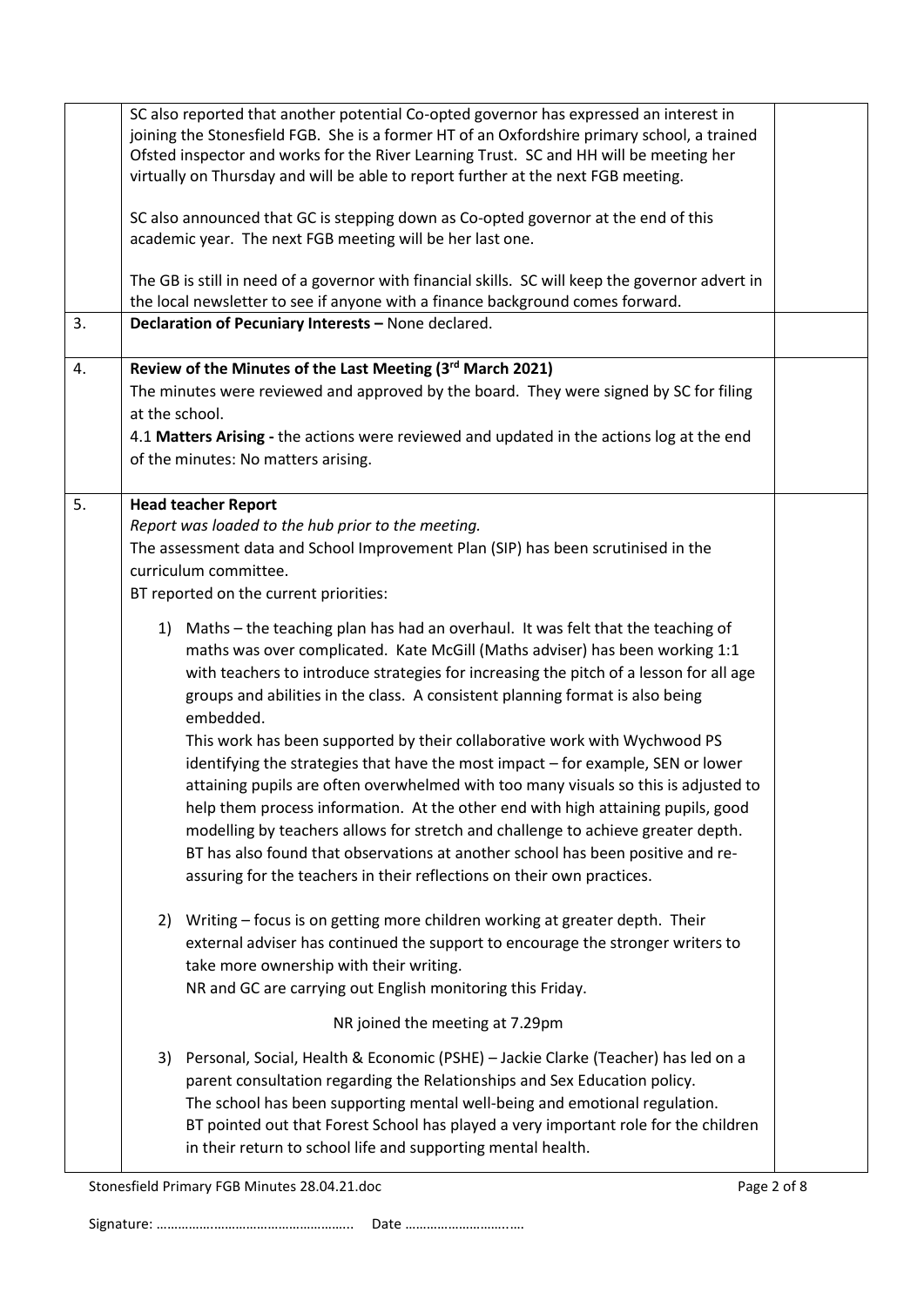| A writing moderation exercise will take place next month, and a maths evaluation will take<br>place at the end of term. BT will be able to take this data to the OCC strategy meeting in |         |
|------------------------------------------------------------------------------------------------------------------------------------------------------------------------------------------|---------|
| July.                                                                                                                                                                                    |         |
| This term BT will focus more on the wider curriculum. Next academic year he plans to swap<br>subject leaders to allow further development.                                               |         |
| Q: There are a lot more of the red boxes on the Spring 2021 data figures than there were in<br>the Autumn term - can BT explain this further?                                            |         |
| A: BT responded that this has been discussed in the curriculum committee and is within the                                                                                               |         |
| minutes of the committee. This will be explained under agenda item 7.                                                                                                                    |         |
| Q: The attainment and progress data of the SEN and pupil premium pupils is something to<br>be proud of and BT should showcase this more within the reporting. Can this be highlighted    |         |
| more prominently?                                                                                                                                                                        |         |
| A: BT agreed that he could provide more detail - especially the support in place and the                                                                                                 |         |
| impact of the strategies and interventions. In addition, capturing data that might not<br>appear in headlines. More data has now come in for SEN and PP pupils. They carry out           |         |
| three assessments per year.                                                                                                                                                              |         |
| Q: Does BT need to re-evaluate the targets for this school year given the slippage from                                                                                                  |         |
| school closure and home learning. Are the current targets still realistic?                                                                                                               |         |
| A: BT has asked the teaching staff to evaluate what is realistic. He will run an extra data                                                                                              |         |
| drop at the May half term. They are confident that the majority of pupils will catch up by                                                                                               |         |
| the end of the academic year, but there will be some that will require more time and<br>support. After the year they have had, he cannot see how normal results and outcomes             |         |
| can be expected for all.                                                                                                                                                                 |         |
|                                                                                                                                                                                          |         |
| Q: The governors asked if it would be worthwhile have a conversation with the OCC strategy<br>lead to discuss targets / expectations following a second school closure impact?           |         |
| A: There was a short discussion. BT could try and establish their take on the current                                                                                                    |         |
| situation, but BT is also confident that the July data will show that their judgement is<br>sound.                                                                                       |         |
| Action: It was agreed that SC and HH would contact Joseph Rubba (HT at Wychwood PS)<br>to discuss their approach to the next strategy meeting.                                           | SC / HH |
| Attendance has been good from $8th$ March to the Easter Holidays – attendance data is                                                                                                    |         |
| shown in the table on the HT report.                                                                                                                                                     |         |
| There are 14 new starters for Reception intake in September. Ideally BT would like 15.                                                                                                   |         |
| Q: Can BT provide any further information on the staff absence data?                                                                                                                     |         |
| A: BT gave a brief update to the governors on absences and resignations and his current                                                                                                  |         |
| recruitment plans for Teaching Assistants.<br>The governors thanked BT for maintaining cover for the SEN pupils when this has been                                                       |         |
| needed due to staff shortage.                                                                                                                                                            |         |
| The school has been using a TA through an agency who has a wealth of experience in this                                                                                                  |         |
| role and has been really helpful and supportive during her time at Stonesfield.                                                                                                          |         |
| Unfortunately, they are not looking for a permanent position.                                                                                                                            |         |

Stonesfield Primary FGB Minutes 28.04.21.doc example 3 of 8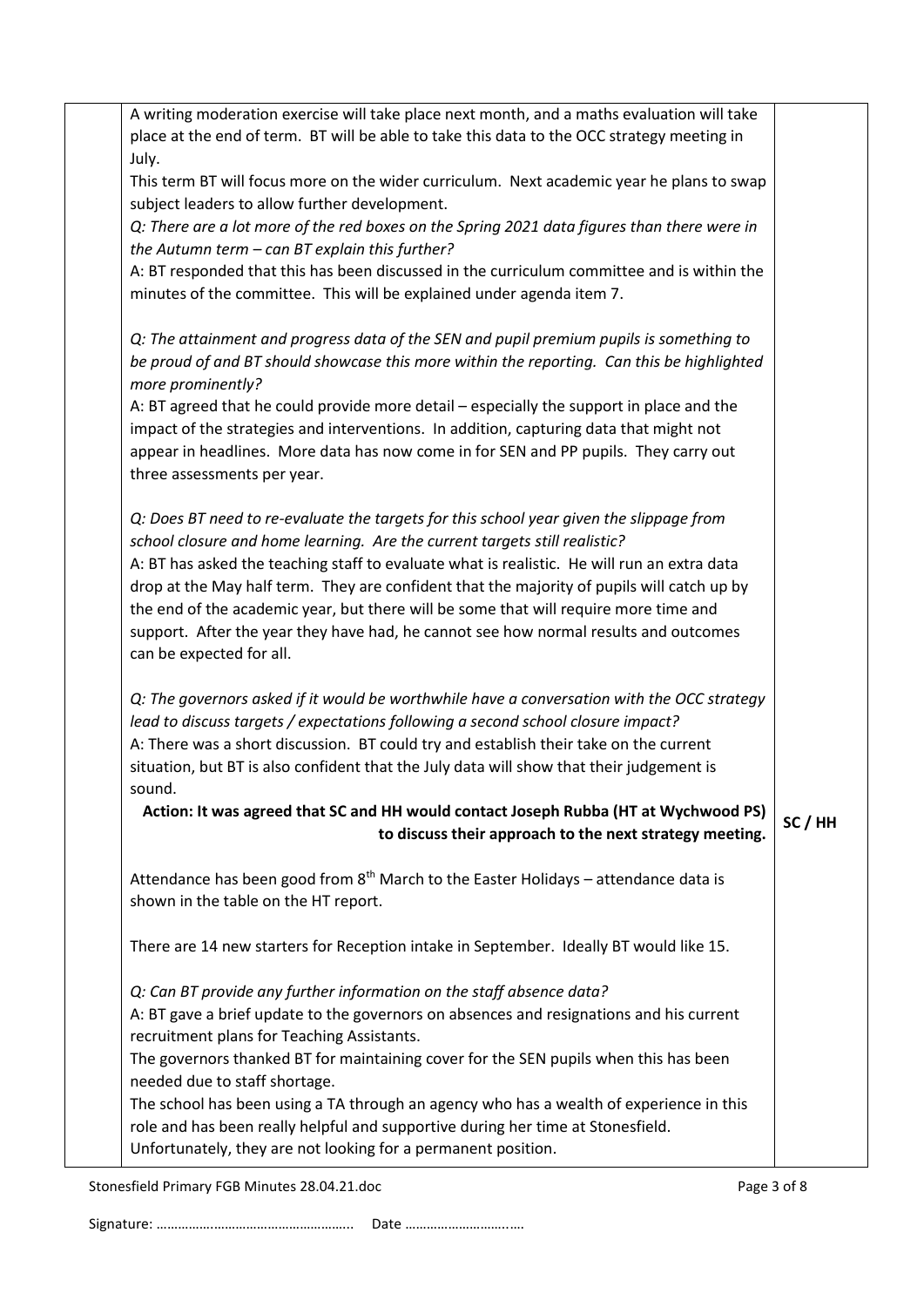|    | Q: Does BT ask local schools where they recruit / source staff for SEN support?                 |             |
|----|-------------------------------------------------------------------------------------------------|-------------|
|    | A: No, he hasn't so far but will certainly consider this if recruitment difficulties continue.  |             |
| 6. | <b>Budget review and approval</b>                                                               |             |
|    | Documents were loaded to the hub prior to the meeting.                                          |             |
|    | BT reported. He has met with OCC Finance Officer Caroline Amor to go through the figures.       |             |
|    | The financial year 2020-21 started with a deficit of £15k. The in-year position is a surplus of |             |
|    | £43k resulting in an end of year surplus of £28k. It will be hard to sustain a balanced budget  |             |
|    | with current staffing levels required for sustained school improvement measures. The            |             |
|    | school has an OCC approved deficit budget of £15k for end of 2021-22 and BT and OCC             |             |
|    | recommend approving a deficit budget for 2021-22 with the aim of having a surplus by end        |             |
|    | of 2022-23.                                                                                     |             |
|    | The income for budget year one will be based on pupil numbers in the October census             |             |
|    | which were 95. The school has gained 6 pupils since the census, but they will not receive       |             |
|    | the funding for them until budget year 2.                                                       |             |
|    | BT drew attention to some adjustments:                                                          |             |
|    | The biomass boiler loan payment did not go out this year, so he has budgeted for 2 years        |             |
|    | worth of payments in 2021-21 year.                                                              |             |
|    | The £2,100 c/f of Sports Premium funding has now been committed to expenditure.                 |             |
|    | £1,000 of pupil premium funding c/f has now been spent on interventions for pupil catch         |             |
|    | up.                                                                                             |             |
|    | The budget is based on assumptions of staff turnover and future pupil numbers. If the           |             |
|    | reality is very different the budget will have to be reviewed.                                  |             |
|    | BT shared the employee scenarios document on the screen. He went through each one to            |             |
|    | explain the rationale and stated that scenario 3 was the preferred option. The current TA       |             |
|    | hours are 132 p/w. This is the minimum required given the current 1:1 support needed.           |             |
|    | BT clarified that the school submits a 3 year budget plan every year.                           |             |
|    |                                                                                                 |             |
|    | Q: If a £15K deficit has been approved by OCC shouldn't we use it rather than planning for      |             |
|    | cuts in future years?                                                                           |             |
|    | A: BT had considered this but is concerned about heading into greater deficit if pupil          |             |
|    | numbers drop further and staff costs remain the same. He would prefer to avoid this.            |             |
|    | BT added that Covid catch up could take up to another 12 months. He thinks that there           |             |
|    | may be further catch-up funding available and if this does happen, he can commit to more        |             |
|    | staffing on a short-term basis.                                                                 |             |
|    | There are three items of expenditure not included in the budget:                                |             |
|    | 1. Promotional video                                                                            |             |
|    | A quote for £1100 has been received from ICT 123. BT added that 1 child extra coming to         |             |
|    | Stonesfield will attract £3-4K funding so it would be worthwhile doing this.                    |             |
|    | 2. Lightning conductor                                                                          |             |
|    | A recommendation from the Fire Risk Assessment report. OCC strongly recommend they              |             |
|    | have one installed, but they cannot afford it. Quotes received so far have ranged between       |             |
|    | £5K - £10K. BT has asked the OCC properties team if they have any funding for this, but         |             |
|    | nothing so far.                                                                                 |             |
|    | HH has spoken to the low carbon firm about the work they did. They are checking their           |             |
|    | files to see if they should have fitted one at the time they carried out their work.            |             |
|    |                                                                                                 |             |
|    |                                                                                                 |             |
|    | Stonesfield Primary FGB Minutes 28.04.21.doc                                                    | Page 4 of 8 |
|    |                                                                                                 |             |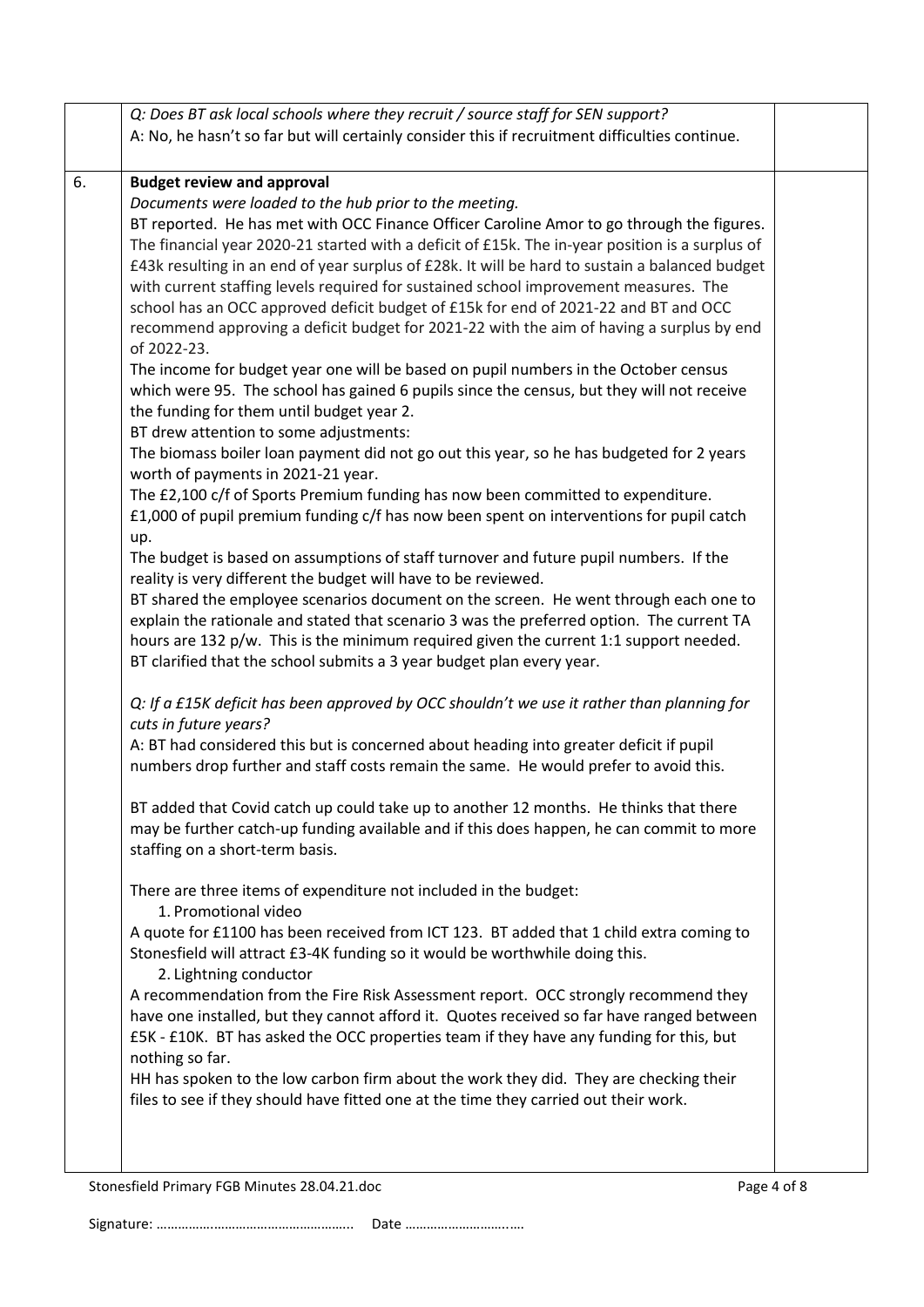| A: This is how BT has left things with the OCC properties team.<br>The governors discussed ideas for fundraising / grant applications to pay for this item.<br>Action: JuC will look into setting up a Just Giving page and approach the Freemasons for a<br><b>JuC</b><br>grant.<br>3. Redecoration<br>Zena has redecorated the staff room and it is much improved. The staff room chairs are in<br>need of replacing / re-upholstering. BT has looked into costs and received a quote of £500<br>for re-upholstery. To replace them would cost around £2K. This is not money they have to<br>spare.<br>The governors discussed ideas for replacing the chairs. Donations from companies who no<br>longer require their chairs was discussed. As long as the foam and fabric meets the fire<br>regulations they can accept donations.<br>Action: Place a notice in the Next Door newsletter asking for donations of chairs (JuC),<br>and RD will reach out via her business community for potential donations (RD)<br>JuC / RD<br>The GB extended their thanks to Zena for her work to re-decorate the staff room.<br>The GB voted to approve the proposed budget for submission with OCC.<br>The GB also extended their thanks to Vicki Laithwaite the bursar for her help and support<br>producing the budget and different scenarios for BT to consider.<br>7.<br><b>Committee reports</b><br>Finance, Resource, Health & Safety (FRHS)<br>The minutes of the meeting were loaded to the hub prior to the meeting<br>SC reported. The main discussion was around the budget. Other items included:<br>There is now much better reporting in place in respect of contracts and contractor items<br>over £2K in value. It is easier to keep track of contracts.<br>A decoration schedule is in place and real improvement is noticeable for the work<br>completed so far. Thanks to Zena, BT, Anne and Jen for their work over the Easter break.<br>SC/HH<br>Action: SC and HH will send an email of thanks to them and the bursar (SC / HH)<br>The lightning conductor was discussed under H&S.<br>The school is struggling to recruit a lunchtime supervisor. This is impacting on BT to cover<br>at lunchtime. He is looking to advertise after the half term for a September start.<br>Q: The biomass boiler has caused and continues to cause so many problems. It does not<br>work properly. BT spends too much time dealing with the problems. It is not cost efficient<br>as they need to use gas when it isn't working. Is there any way to get some money back<br>and get it working consistently? Do other schools have the same problem?<br>A: BT has struggled to find a firm who will help. LD has been involved but H&E don't want<br>to discuss it.<br>BT is aware of another school who have a biomass boiler and they don't have problems<br>with it.<br><b>SC</b><br>Action: Contact OCC again to discuss biomass boiler problems (SC)<br><b>Curriculum</b><br>The minutes of the meeting were loaded to the hub prior to the meeting<br>JuC reported on the meeting. The committee reviewed the data and discussed the slippage<br>resulting from school closure / home learning. It was noted that hand stamina for writing, | Q: Is it reasonable to say that we will install a lightning conductor when we can afford to? |  |
|-----------------------------------------------------------------------------------------------------------------------------------------------------------------------------------------------------------------------------------------------------------------------------------------------------------------------------------------------------------------------------------------------------------------------------------------------------------------------------------------------------------------------------------------------------------------------------------------------------------------------------------------------------------------------------------------------------------------------------------------------------------------------------------------------------------------------------------------------------------------------------------------------------------------------------------------------------------------------------------------------------------------------------------------------------------------------------------------------------------------------------------------------------------------------------------------------------------------------------------------------------------------------------------------------------------------------------------------------------------------------------------------------------------------------------------------------------------------------------------------------------------------------------------------------------------------------------------------------------------------------------------------------------------------------------------------------------------------------------------------------------------------------------------------------------------------------------------------------------------------------------------------------------------------------------------------------------------------------------------------------------------------------------------------------------------------------------------------------------------------------------------------------------------------------------------------------------------------------------------------------------------------------------------------------------------------------------------------------------------------------------------------------------------------------------------------------------------------------------------------------------------------------------------------------------------------------------------------------------------------------------------------------------------------------------------------------------------------------------------------------------------------------------------------------------------------------------------------------------------------------------------------------------------------------------------------------------------------------------------------------------------------------------------------------------------------------------------------------------------------------------------------------------------------------------------------------------------------------------------------------------|----------------------------------------------------------------------------------------------|--|
|                                                                                                                                                                                                                                                                                                                                                                                                                                                                                                                                                                                                                                                                                                                                                                                                                                                                                                                                                                                                                                                                                                                                                                                                                                                                                                                                                                                                                                                                                                                                                                                                                                                                                                                                                                                                                                                                                                                                                                                                                                                                                                                                                                                                                                                                                                                                                                                                                                                                                                                                                                                                                                                                                                                                                                                                                                                                                                                                                                                                                                                                                                                                                                                                                                                     |                                                                                              |  |
|                                                                                                                                                                                                                                                                                                                                                                                                                                                                                                                                                                                                                                                                                                                                                                                                                                                                                                                                                                                                                                                                                                                                                                                                                                                                                                                                                                                                                                                                                                                                                                                                                                                                                                                                                                                                                                                                                                                                                                                                                                                                                                                                                                                                                                                                                                                                                                                                                                                                                                                                                                                                                                                                                                                                                                                                                                                                                                                                                                                                                                                                                                                                                                                                                                                     |                                                                                              |  |
|                                                                                                                                                                                                                                                                                                                                                                                                                                                                                                                                                                                                                                                                                                                                                                                                                                                                                                                                                                                                                                                                                                                                                                                                                                                                                                                                                                                                                                                                                                                                                                                                                                                                                                                                                                                                                                                                                                                                                                                                                                                                                                                                                                                                                                                                                                                                                                                                                                                                                                                                                                                                                                                                                                                                                                                                                                                                                                                                                                                                                                                                                                                                                                                                                                                     |                                                                                              |  |
|                                                                                                                                                                                                                                                                                                                                                                                                                                                                                                                                                                                                                                                                                                                                                                                                                                                                                                                                                                                                                                                                                                                                                                                                                                                                                                                                                                                                                                                                                                                                                                                                                                                                                                                                                                                                                                                                                                                                                                                                                                                                                                                                                                                                                                                                                                                                                                                                                                                                                                                                                                                                                                                                                                                                                                                                                                                                                                                                                                                                                                                                                                                                                                                                                                                     |                                                                                              |  |
|                                                                                                                                                                                                                                                                                                                                                                                                                                                                                                                                                                                                                                                                                                                                                                                                                                                                                                                                                                                                                                                                                                                                                                                                                                                                                                                                                                                                                                                                                                                                                                                                                                                                                                                                                                                                                                                                                                                                                                                                                                                                                                                                                                                                                                                                                                                                                                                                                                                                                                                                                                                                                                                                                                                                                                                                                                                                                                                                                                                                                                                                                                                                                                                                                                                     |                                                                                              |  |
|                                                                                                                                                                                                                                                                                                                                                                                                                                                                                                                                                                                                                                                                                                                                                                                                                                                                                                                                                                                                                                                                                                                                                                                                                                                                                                                                                                                                                                                                                                                                                                                                                                                                                                                                                                                                                                                                                                                                                                                                                                                                                                                                                                                                                                                                                                                                                                                                                                                                                                                                                                                                                                                                                                                                                                                                                                                                                                                                                                                                                                                                                                                                                                                                                                                     |                                                                                              |  |
|                                                                                                                                                                                                                                                                                                                                                                                                                                                                                                                                                                                                                                                                                                                                                                                                                                                                                                                                                                                                                                                                                                                                                                                                                                                                                                                                                                                                                                                                                                                                                                                                                                                                                                                                                                                                                                                                                                                                                                                                                                                                                                                                                                                                                                                                                                                                                                                                                                                                                                                                                                                                                                                                                                                                                                                                                                                                                                                                                                                                                                                                                                                                                                                                                                                     |                                                                                              |  |
|                                                                                                                                                                                                                                                                                                                                                                                                                                                                                                                                                                                                                                                                                                                                                                                                                                                                                                                                                                                                                                                                                                                                                                                                                                                                                                                                                                                                                                                                                                                                                                                                                                                                                                                                                                                                                                                                                                                                                                                                                                                                                                                                                                                                                                                                                                                                                                                                                                                                                                                                                                                                                                                                                                                                                                                                                                                                                                                                                                                                                                                                                                                                                                                                                                                     |                                                                                              |  |
|                                                                                                                                                                                                                                                                                                                                                                                                                                                                                                                                                                                                                                                                                                                                                                                                                                                                                                                                                                                                                                                                                                                                                                                                                                                                                                                                                                                                                                                                                                                                                                                                                                                                                                                                                                                                                                                                                                                                                                                                                                                                                                                                                                                                                                                                                                                                                                                                                                                                                                                                                                                                                                                                                                                                                                                                                                                                                                                                                                                                                                                                                                                                                                                                                                                     |                                                                                              |  |
|                                                                                                                                                                                                                                                                                                                                                                                                                                                                                                                                                                                                                                                                                                                                                                                                                                                                                                                                                                                                                                                                                                                                                                                                                                                                                                                                                                                                                                                                                                                                                                                                                                                                                                                                                                                                                                                                                                                                                                                                                                                                                                                                                                                                                                                                                                                                                                                                                                                                                                                                                                                                                                                                                                                                                                                                                                                                                                                                                                                                                                                                                                                                                                                                                                                     |                                                                                              |  |
|                                                                                                                                                                                                                                                                                                                                                                                                                                                                                                                                                                                                                                                                                                                                                                                                                                                                                                                                                                                                                                                                                                                                                                                                                                                                                                                                                                                                                                                                                                                                                                                                                                                                                                                                                                                                                                                                                                                                                                                                                                                                                                                                                                                                                                                                                                                                                                                                                                                                                                                                                                                                                                                                                                                                                                                                                                                                                                                                                                                                                                                                                                                                                                                                                                                     |                                                                                              |  |
|                                                                                                                                                                                                                                                                                                                                                                                                                                                                                                                                                                                                                                                                                                                                                                                                                                                                                                                                                                                                                                                                                                                                                                                                                                                                                                                                                                                                                                                                                                                                                                                                                                                                                                                                                                                                                                                                                                                                                                                                                                                                                                                                                                                                                                                                                                                                                                                                                                                                                                                                                                                                                                                                                                                                                                                                                                                                                                                                                                                                                                                                                                                                                                                                                                                     |                                                                                              |  |
|                                                                                                                                                                                                                                                                                                                                                                                                                                                                                                                                                                                                                                                                                                                                                                                                                                                                                                                                                                                                                                                                                                                                                                                                                                                                                                                                                                                                                                                                                                                                                                                                                                                                                                                                                                                                                                                                                                                                                                                                                                                                                                                                                                                                                                                                                                                                                                                                                                                                                                                                                                                                                                                                                                                                                                                                                                                                                                                                                                                                                                                                                                                                                                                                                                                     |                                                                                              |  |
|                                                                                                                                                                                                                                                                                                                                                                                                                                                                                                                                                                                                                                                                                                                                                                                                                                                                                                                                                                                                                                                                                                                                                                                                                                                                                                                                                                                                                                                                                                                                                                                                                                                                                                                                                                                                                                                                                                                                                                                                                                                                                                                                                                                                                                                                                                                                                                                                                                                                                                                                                                                                                                                                                                                                                                                                                                                                                                                                                                                                                                                                                                                                                                                                                                                     |                                                                                              |  |
|                                                                                                                                                                                                                                                                                                                                                                                                                                                                                                                                                                                                                                                                                                                                                                                                                                                                                                                                                                                                                                                                                                                                                                                                                                                                                                                                                                                                                                                                                                                                                                                                                                                                                                                                                                                                                                                                                                                                                                                                                                                                                                                                                                                                                                                                                                                                                                                                                                                                                                                                                                                                                                                                                                                                                                                                                                                                                                                                                                                                                                                                                                                                                                                                                                                     |                                                                                              |  |
|                                                                                                                                                                                                                                                                                                                                                                                                                                                                                                                                                                                                                                                                                                                                                                                                                                                                                                                                                                                                                                                                                                                                                                                                                                                                                                                                                                                                                                                                                                                                                                                                                                                                                                                                                                                                                                                                                                                                                                                                                                                                                                                                                                                                                                                                                                                                                                                                                                                                                                                                                                                                                                                                                                                                                                                                                                                                                                                                                                                                                                                                                                                                                                                                                                                     |                                                                                              |  |
|                                                                                                                                                                                                                                                                                                                                                                                                                                                                                                                                                                                                                                                                                                                                                                                                                                                                                                                                                                                                                                                                                                                                                                                                                                                                                                                                                                                                                                                                                                                                                                                                                                                                                                                                                                                                                                                                                                                                                                                                                                                                                                                                                                                                                                                                                                                                                                                                                                                                                                                                                                                                                                                                                                                                                                                                                                                                                                                                                                                                                                                                                                                                                                                                                                                     |                                                                                              |  |
|                                                                                                                                                                                                                                                                                                                                                                                                                                                                                                                                                                                                                                                                                                                                                                                                                                                                                                                                                                                                                                                                                                                                                                                                                                                                                                                                                                                                                                                                                                                                                                                                                                                                                                                                                                                                                                                                                                                                                                                                                                                                                                                                                                                                                                                                                                                                                                                                                                                                                                                                                                                                                                                                                                                                                                                                                                                                                                                                                                                                                                                                                                                                                                                                                                                     |                                                                                              |  |
|                                                                                                                                                                                                                                                                                                                                                                                                                                                                                                                                                                                                                                                                                                                                                                                                                                                                                                                                                                                                                                                                                                                                                                                                                                                                                                                                                                                                                                                                                                                                                                                                                                                                                                                                                                                                                                                                                                                                                                                                                                                                                                                                                                                                                                                                                                                                                                                                                                                                                                                                                                                                                                                                                                                                                                                                                                                                                                                                                                                                                                                                                                                                                                                                                                                     |                                                                                              |  |
|                                                                                                                                                                                                                                                                                                                                                                                                                                                                                                                                                                                                                                                                                                                                                                                                                                                                                                                                                                                                                                                                                                                                                                                                                                                                                                                                                                                                                                                                                                                                                                                                                                                                                                                                                                                                                                                                                                                                                                                                                                                                                                                                                                                                                                                                                                                                                                                                                                                                                                                                                                                                                                                                                                                                                                                                                                                                                                                                                                                                                                                                                                                                                                                                                                                     |                                                                                              |  |
|                                                                                                                                                                                                                                                                                                                                                                                                                                                                                                                                                                                                                                                                                                                                                                                                                                                                                                                                                                                                                                                                                                                                                                                                                                                                                                                                                                                                                                                                                                                                                                                                                                                                                                                                                                                                                                                                                                                                                                                                                                                                                                                                                                                                                                                                                                                                                                                                                                                                                                                                                                                                                                                                                                                                                                                                                                                                                                                                                                                                                                                                                                                                                                                                                                                     |                                                                                              |  |
|                                                                                                                                                                                                                                                                                                                                                                                                                                                                                                                                                                                                                                                                                                                                                                                                                                                                                                                                                                                                                                                                                                                                                                                                                                                                                                                                                                                                                                                                                                                                                                                                                                                                                                                                                                                                                                                                                                                                                                                                                                                                                                                                                                                                                                                                                                                                                                                                                                                                                                                                                                                                                                                                                                                                                                                                                                                                                                                                                                                                                                                                                                                                                                                                                                                     |                                                                                              |  |
|                                                                                                                                                                                                                                                                                                                                                                                                                                                                                                                                                                                                                                                                                                                                                                                                                                                                                                                                                                                                                                                                                                                                                                                                                                                                                                                                                                                                                                                                                                                                                                                                                                                                                                                                                                                                                                                                                                                                                                                                                                                                                                                                                                                                                                                                                                                                                                                                                                                                                                                                                                                                                                                                                                                                                                                                                                                                                                                                                                                                                                                                                                                                                                                                                                                     |                                                                                              |  |
|                                                                                                                                                                                                                                                                                                                                                                                                                                                                                                                                                                                                                                                                                                                                                                                                                                                                                                                                                                                                                                                                                                                                                                                                                                                                                                                                                                                                                                                                                                                                                                                                                                                                                                                                                                                                                                                                                                                                                                                                                                                                                                                                                                                                                                                                                                                                                                                                                                                                                                                                                                                                                                                                                                                                                                                                                                                                                                                                                                                                                                                                                                                                                                                                                                                     |                                                                                              |  |
|                                                                                                                                                                                                                                                                                                                                                                                                                                                                                                                                                                                                                                                                                                                                                                                                                                                                                                                                                                                                                                                                                                                                                                                                                                                                                                                                                                                                                                                                                                                                                                                                                                                                                                                                                                                                                                                                                                                                                                                                                                                                                                                                                                                                                                                                                                                                                                                                                                                                                                                                                                                                                                                                                                                                                                                                                                                                                                                                                                                                                                                                                                                                                                                                                                                     |                                                                                              |  |
|                                                                                                                                                                                                                                                                                                                                                                                                                                                                                                                                                                                                                                                                                                                                                                                                                                                                                                                                                                                                                                                                                                                                                                                                                                                                                                                                                                                                                                                                                                                                                                                                                                                                                                                                                                                                                                                                                                                                                                                                                                                                                                                                                                                                                                                                                                                                                                                                                                                                                                                                                                                                                                                                                                                                                                                                                                                                                                                                                                                                                                                                                                                                                                                                                                                     |                                                                                              |  |
|                                                                                                                                                                                                                                                                                                                                                                                                                                                                                                                                                                                                                                                                                                                                                                                                                                                                                                                                                                                                                                                                                                                                                                                                                                                                                                                                                                                                                                                                                                                                                                                                                                                                                                                                                                                                                                                                                                                                                                                                                                                                                                                                                                                                                                                                                                                                                                                                                                                                                                                                                                                                                                                                                                                                                                                                                                                                                                                                                                                                                                                                                                                                                                                                                                                     |                                                                                              |  |
|                                                                                                                                                                                                                                                                                                                                                                                                                                                                                                                                                                                                                                                                                                                                                                                                                                                                                                                                                                                                                                                                                                                                                                                                                                                                                                                                                                                                                                                                                                                                                                                                                                                                                                                                                                                                                                                                                                                                                                                                                                                                                                                                                                                                                                                                                                                                                                                                                                                                                                                                                                                                                                                                                                                                                                                                                                                                                                                                                                                                                                                                                                                                                                                                                                                     |                                                                                              |  |
|                                                                                                                                                                                                                                                                                                                                                                                                                                                                                                                                                                                                                                                                                                                                                                                                                                                                                                                                                                                                                                                                                                                                                                                                                                                                                                                                                                                                                                                                                                                                                                                                                                                                                                                                                                                                                                                                                                                                                                                                                                                                                                                                                                                                                                                                                                                                                                                                                                                                                                                                                                                                                                                                                                                                                                                                                                                                                                                                                                                                                                                                                                                                                                                                                                                     |                                                                                              |  |
|                                                                                                                                                                                                                                                                                                                                                                                                                                                                                                                                                                                                                                                                                                                                                                                                                                                                                                                                                                                                                                                                                                                                                                                                                                                                                                                                                                                                                                                                                                                                                                                                                                                                                                                                                                                                                                                                                                                                                                                                                                                                                                                                                                                                                                                                                                                                                                                                                                                                                                                                                                                                                                                                                                                                                                                                                                                                                                                                                                                                                                                                                                                                                                                                                                                     |                                                                                              |  |
|                                                                                                                                                                                                                                                                                                                                                                                                                                                                                                                                                                                                                                                                                                                                                                                                                                                                                                                                                                                                                                                                                                                                                                                                                                                                                                                                                                                                                                                                                                                                                                                                                                                                                                                                                                                                                                                                                                                                                                                                                                                                                                                                                                                                                                                                                                                                                                                                                                                                                                                                                                                                                                                                                                                                                                                                                                                                                                                                                                                                                                                                                                                                                                                                                                                     |                                                                                              |  |
|                                                                                                                                                                                                                                                                                                                                                                                                                                                                                                                                                                                                                                                                                                                                                                                                                                                                                                                                                                                                                                                                                                                                                                                                                                                                                                                                                                                                                                                                                                                                                                                                                                                                                                                                                                                                                                                                                                                                                                                                                                                                                                                                                                                                                                                                                                                                                                                                                                                                                                                                                                                                                                                                                                                                                                                                                                                                                                                                                                                                                                                                                                                                                                                                                                                     |                                                                                              |  |
|                                                                                                                                                                                                                                                                                                                                                                                                                                                                                                                                                                                                                                                                                                                                                                                                                                                                                                                                                                                                                                                                                                                                                                                                                                                                                                                                                                                                                                                                                                                                                                                                                                                                                                                                                                                                                                                                                                                                                                                                                                                                                                                                                                                                                                                                                                                                                                                                                                                                                                                                                                                                                                                                                                                                                                                                                                                                                                                                                                                                                                                                                                                                                                                                                                                     |                                                                                              |  |
|                                                                                                                                                                                                                                                                                                                                                                                                                                                                                                                                                                                                                                                                                                                                                                                                                                                                                                                                                                                                                                                                                                                                                                                                                                                                                                                                                                                                                                                                                                                                                                                                                                                                                                                                                                                                                                                                                                                                                                                                                                                                                                                                                                                                                                                                                                                                                                                                                                                                                                                                                                                                                                                                                                                                                                                                                                                                                                                                                                                                                                                                                                                                                                                                                                                     |                                                                                              |  |
|                                                                                                                                                                                                                                                                                                                                                                                                                                                                                                                                                                                                                                                                                                                                                                                                                                                                                                                                                                                                                                                                                                                                                                                                                                                                                                                                                                                                                                                                                                                                                                                                                                                                                                                                                                                                                                                                                                                                                                                                                                                                                                                                                                                                                                                                                                                                                                                                                                                                                                                                                                                                                                                                                                                                                                                                                                                                                                                                                                                                                                                                                                                                                                                                                                                     |                                                                                              |  |
|                                                                                                                                                                                                                                                                                                                                                                                                                                                                                                                                                                                                                                                                                                                                                                                                                                                                                                                                                                                                                                                                                                                                                                                                                                                                                                                                                                                                                                                                                                                                                                                                                                                                                                                                                                                                                                                                                                                                                                                                                                                                                                                                                                                                                                                                                                                                                                                                                                                                                                                                                                                                                                                                                                                                                                                                                                                                                                                                                                                                                                                                                                                                                                                                                                                     |                                                                                              |  |
|                                                                                                                                                                                                                                                                                                                                                                                                                                                                                                                                                                                                                                                                                                                                                                                                                                                                                                                                                                                                                                                                                                                                                                                                                                                                                                                                                                                                                                                                                                                                                                                                                                                                                                                                                                                                                                                                                                                                                                                                                                                                                                                                                                                                                                                                                                                                                                                                                                                                                                                                                                                                                                                                                                                                                                                                                                                                                                                                                                                                                                                                                                                                                                                                                                                     |                                                                                              |  |
|                                                                                                                                                                                                                                                                                                                                                                                                                                                                                                                                                                                                                                                                                                                                                                                                                                                                                                                                                                                                                                                                                                                                                                                                                                                                                                                                                                                                                                                                                                                                                                                                                                                                                                                                                                                                                                                                                                                                                                                                                                                                                                                                                                                                                                                                                                                                                                                                                                                                                                                                                                                                                                                                                                                                                                                                                                                                                                                                                                                                                                                                                                                                                                                                                                                     |                                                                                              |  |
|                                                                                                                                                                                                                                                                                                                                                                                                                                                                                                                                                                                                                                                                                                                                                                                                                                                                                                                                                                                                                                                                                                                                                                                                                                                                                                                                                                                                                                                                                                                                                                                                                                                                                                                                                                                                                                                                                                                                                                                                                                                                                                                                                                                                                                                                                                                                                                                                                                                                                                                                                                                                                                                                                                                                                                                                                                                                                                                                                                                                                                                                                                                                                                                                                                                     |                                                                                              |  |
|                                                                                                                                                                                                                                                                                                                                                                                                                                                                                                                                                                                                                                                                                                                                                                                                                                                                                                                                                                                                                                                                                                                                                                                                                                                                                                                                                                                                                                                                                                                                                                                                                                                                                                                                                                                                                                                                                                                                                                                                                                                                                                                                                                                                                                                                                                                                                                                                                                                                                                                                                                                                                                                                                                                                                                                                                                                                                                                                                                                                                                                                                                                                                                                                                                                     |                                                                                              |  |
|                                                                                                                                                                                                                                                                                                                                                                                                                                                                                                                                                                                                                                                                                                                                                                                                                                                                                                                                                                                                                                                                                                                                                                                                                                                                                                                                                                                                                                                                                                                                                                                                                                                                                                                                                                                                                                                                                                                                                                                                                                                                                                                                                                                                                                                                                                                                                                                                                                                                                                                                                                                                                                                                                                                                                                                                                                                                                                                                                                                                                                                                                                                                                                                                                                                     |                                                                                              |  |
|                                                                                                                                                                                                                                                                                                                                                                                                                                                                                                                                                                                                                                                                                                                                                                                                                                                                                                                                                                                                                                                                                                                                                                                                                                                                                                                                                                                                                                                                                                                                                                                                                                                                                                                                                                                                                                                                                                                                                                                                                                                                                                                                                                                                                                                                                                                                                                                                                                                                                                                                                                                                                                                                                                                                                                                                                                                                                                                                                                                                                                                                                                                                                                                                                                                     |                                                                                              |  |
|                                                                                                                                                                                                                                                                                                                                                                                                                                                                                                                                                                                                                                                                                                                                                                                                                                                                                                                                                                                                                                                                                                                                                                                                                                                                                                                                                                                                                                                                                                                                                                                                                                                                                                                                                                                                                                                                                                                                                                                                                                                                                                                                                                                                                                                                                                                                                                                                                                                                                                                                                                                                                                                                                                                                                                                                                                                                                                                                                                                                                                                                                                                                                                                                                                                     |                                                                                              |  |
|                                                                                                                                                                                                                                                                                                                                                                                                                                                                                                                                                                                                                                                                                                                                                                                                                                                                                                                                                                                                                                                                                                                                                                                                                                                                                                                                                                                                                                                                                                                                                                                                                                                                                                                                                                                                                                                                                                                                                                                                                                                                                                                                                                                                                                                                                                                                                                                                                                                                                                                                                                                                                                                                                                                                                                                                                                                                                                                                                                                                                                                                                                                                                                                                                                                     |                                                                                              |  |
|                                                                                                                                                                                                                                                                                                                                                                                                                                                                                                                                                                                                                                                                                                                                                                                                                                                                                                                                                                                                                                                                                                                                                                                                                                                                                                                                                                                                                                                                                                                                                                                                                                                                                                                                                                                                                                                                                                                                                                                                                                                                                                                                                                                                                                                                                                                                                                                                                                                                                                                                                                                                                                                                                                                                                                                                                                                                                                                                                                                                                                                                                                                                                                                                                                                     |                                                                                              |  |
|                                                                                                                                                                                                                                                                                                                                                                                                                                                                                                                                                                                                                                                                                                                                                                                                                                                                                                                                                                                                                                                                                                                                                                                                                                                                                                                                                                                                                                                                                                                                                                                                                                                                                                                                                                                                                                                                                                                                                                                                                                                                                                                                                                                                                                                                                                                                                                                                                                                                                                                                                                                                                                                                                                                                                                                                                                                                                                                                                                                                                                                                                                                                                                                                                                                     |                                                                                              |  |
|                                                                                                                                                                                                                                                                                                                                                                                                                                                                                                                                                                                                                                                                                                                                                                                                                                                                                                                                                                                                                                                                                                                                                                                                                                                                                                                                                                                                                                                                                                                                                                                                                                                                                                                                                                                                                                                                                                                                                                                                                                                                                                                                                                                                                                                                                                                                                                                                                                                                                                                                                                                                                                                                                                                                                                                                                                                                                                                                                                                                                                                                                                                                                                                                                                                     |                                                                                              |  |
|                                                                                                                                                                                                                                                                                                                                                                                                                                                                                                                                                                                                                                                                                                                                                                                                                                                                                                                                                                                                                                                                                                                                                                                                                                                                                                                                                                                                                                                                                                                                                                                                                                                                                                                                                                                                                                                                                                                                                                                                                                                                                                                                                                                                                                                                                                                                                                                                                                                                                                                                                                                                                                                                                                                                                                                                                                                                                                                                                                                                                                                                                                                                                                                                                                                     |                                                                                              |  |
|                                                                                                                                                                                                                                                                                                                                                                                                                                                                                                                                                                                                                                                                                                                                                                                                                                                                                                                                                                                                                                                                                                                                                                                                                                                                                                                                                                                                                                                                                                                                                                                                                                                                                                                                                                                                                                                                                                                                                                                                                                                                                                                                                                                                                                                                                                                                                                                                                                                                                                                                                                                                                                                                                                                                                                                                                                                                                                                                                                                                                                                                                                                                                                                                                                                     | pastoral care were being worked on this term. Teachers are confident they can get the        |  |

Stonesfield Primary FGB Minutes 28.04.21.doc Page 5 of 8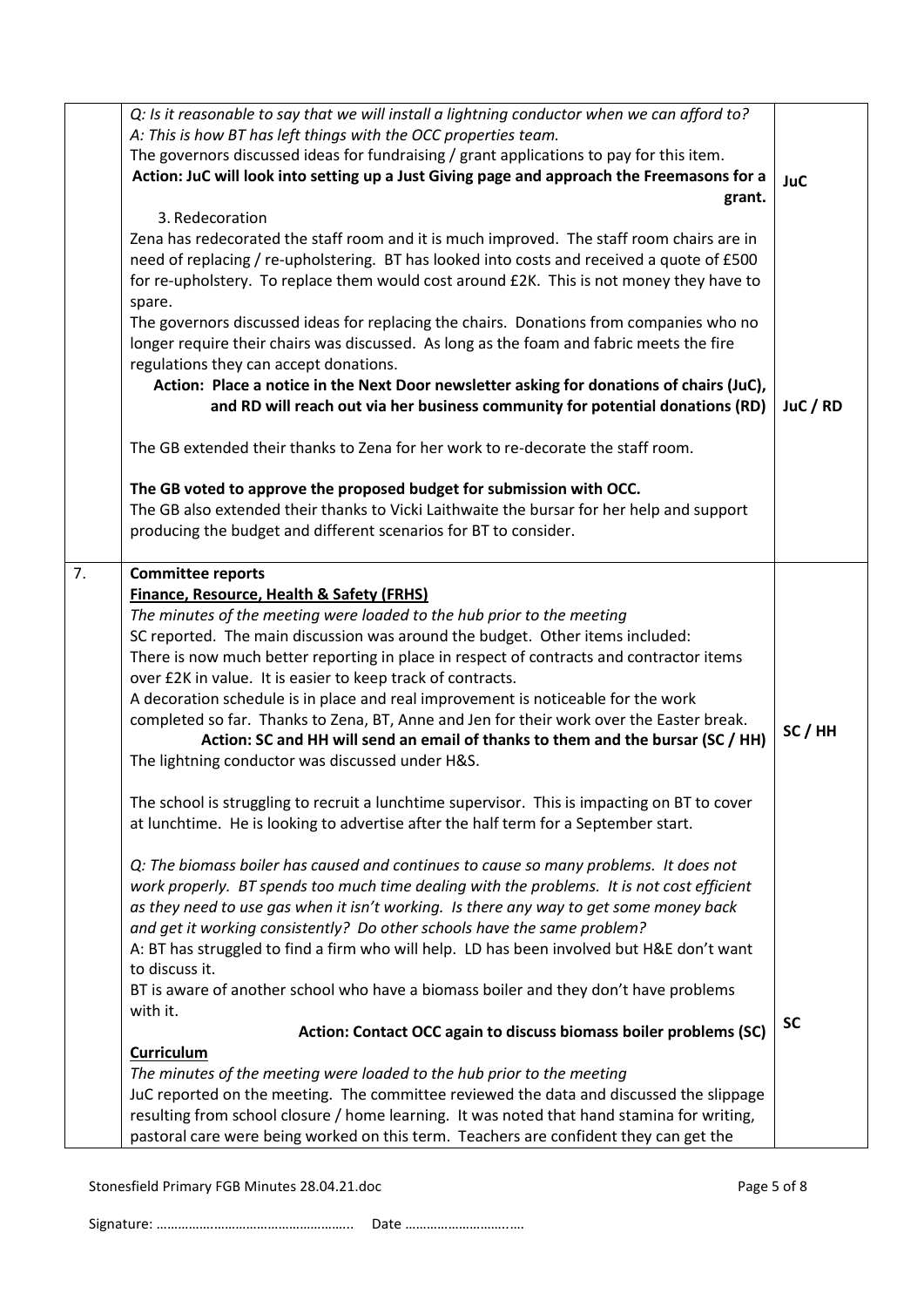|     | children back to where they should be by the end of this year. They have seen templates                                                      |             |
|-----|----------------------------------------------------------------------------------------------------------------------------------------------|-------------|
|     | and planning and a robust catch-up plan.                                                                                                     |             |
|     | The data set at the end of the spring term only included 3 weeks of pupils back at school so                                                 |             |
|     | an extra data set is planned for the end of May to be able to review progress over a longer                                                  |             |
|     | time span.                                                                                                                                   |             |
|     |                                                                                                                                              |             |
|     | BT is looking at additional sports clubs in school.                                                                                          |             |
|     | Governor monitoring is taking place.                                                                                                         |             |
|     | The Relationships and Sex Education policy consultation went well.                                                                           |             |
|     |                                                                                                                                              |             |
|     | Q: Can BT explain how the School Improvement Plan (SIP) will look going forward into next                                                    |             |
|     | year?                                                                                                                                        |             |
|     | A: BT explained that the SIP includes immediate, mid and longer term objectives. This are                                                    |             |
|     | updated through it's duration. He will use the end of year data to inform the objectives for                                                 |             |
|     | September. He will also use the outcome of the OCC strategy review meeting in July. His                                                      |             |
|     | current plans are for supporting and refining provision for both ends of the attainment                                                      |             |
|     | range and the wider curriculum.                                                                                                              |             |
|     |                                                                                                                                              |             |
| 8.  | <b>Use of Governor Hub</b>                                                                                                                   |             |
|     | SC drew attention to an article she has loaded onto governor hub titled 'Using Governor                                                      |             |
|     | Hub to demonstrate great governance'. The document recommends organising and storing                                                         |             |
|     | evidence required for Ofsted inspection and utilising the features on the Hub to support                                                     |             |
|     | the GB work. It is being used for meeting documentation and governors should be                                                              |             |
|     | recording their training on there. It could be used more for communications rather than                                                      |             |
|     | emailing each other.                                                                                                                         |             |
|     | SC summarised that the hub is used well, but it would be good to utilise it further. Please                                                  |             |
|     | can everyone read the article and familiarise yourself with more functions of Gov Hub.                                                       |             |
|     | Action: Read the Gov Hub article and understand how to use the hub to better effect                                                          | <b>ALL</b>  |
| 9.  |                                                                                                                                              |             |
|     | <b>Governor monitoring</b>                                                                                                                   |             |
|     | HD and KJ have carried out a PSHE monitoring meeting.                                                                                        |             |
|     | HD has also carried out Maths monitoring.                                                                                                    |             |
|     | These governors gave feedback that the monitoring form was straight forward to use and                                                       |             |
|     | they included the safeguarding question within the meeting.                                                                                  |             |
|     |                                                                                                                                              |             |
|     | Governor roles will be discussed at the FGB meeting due in September.                                                                        |             |
| 10. | <b>Safeguarding</b>                                                                                                                          |             |
|     | Safeguarding updates were covered within the HT report.                                                                                      |             |
|     | SC and JuC are due to meet in June for the next Safeguarding visit. No further updates.                                                      |             |
|     |                                                                                                                                              |             |
| 11. | <b>Parental engagement</b>                                                                                                                   |             |
|     | A parent questionnaire has been carried out in respect of remote learning and a                                                              |             |
|     | consultation for PSHE (Relationships and Sex education policy) has also taken place.                                                         |             |
|     |                                                                                                                                              |             |
|     | There have been no parent forums for a while due to Covid.                                                                                   |             |
|     |                                                                                                                                              |             |
|     |                                                                                                                                              |             |
|     | The governors discussed the most suitable times for a forum to encourage good turnout.                                                       |             |
|     | Different timings have been tried in the past. The PSHE consultation was held at 2pm and                                                     |             |
|     | was well attended. BT will carry out a parent survey around May half term and will look to                                                   |             |
|     | set a forum date after that. If a forum is not possible though he will factor in any actions<br>Stonesfield Primary FGB Minutes 28.04.21.doc | Page 6 of 8 |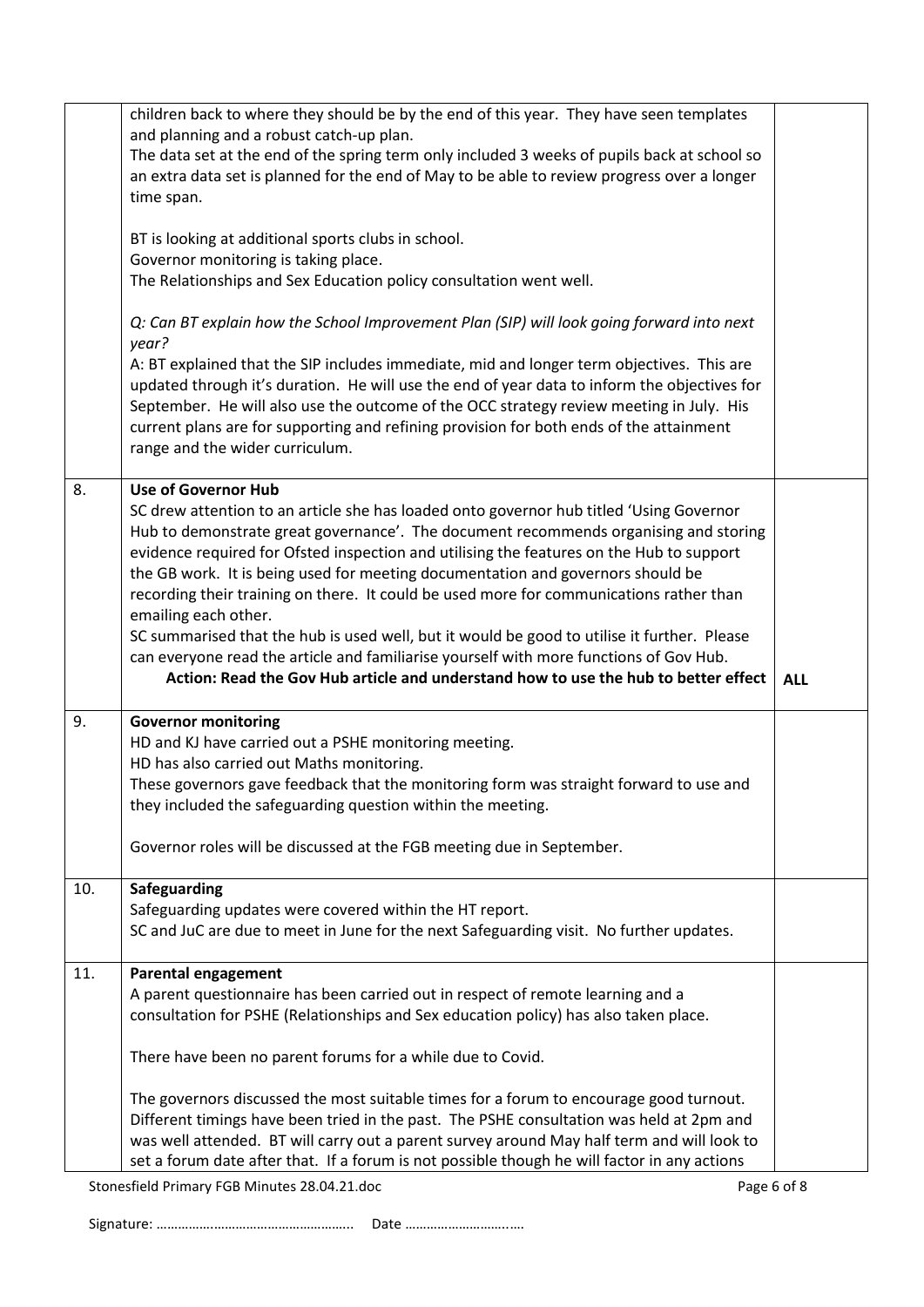|     | resulting from the parent survey into the SIP and inform the parents via a newsletter or<br>other communication. |            |
|-----|------------------------------------------------------------------------------------------------------------------|------------|
|     | BT is happy to try a virtual forum if this is appropriate. It is best to try and prepare the                     |            |
|     | parents prior to forums. If they have information on the content prior to the event they                         |            |
|     | have had time to digest it and can contribute more effectively.                                                  |            |
|     | It was suggested to ask parents in the survey what time would suit them for a forum.                             |            |
| 12. | <b>Health &amp; Safety</b>                                                                                       |            |
|     | A walk around visit will be scheduled for this term.                                                             |            |
|     | BT reported that there is a well-established routine in place for Covid safety measures.                         |            |
|     | There is a high level of compliance from everyone involved. Attendance is good and staff                         |            |
|     | are carrying out twice weekly lateral flow tests.                                                                |            |
|     | School advisors will be able to physically visit the school from May onwards.                                    |            |
| 13. | <b>Governing Body business</b>                                                                                   |            |
|     | Governor training                                                                                                |            |
|     | OCC are in the process of producing their next training schedule. Most training is delivered                     |            |
|     | remotely.                                                                                                        |            |
|     | SC asked all governors to consider how the GB conducts their business in the future. When                        |            |
|     | face to face meetings are allowed, will they want a mix of face to face and virtual? This can                    |            |
|     | be discussed at the next FGB meeting.                                                                            |            |
|     | Action: Discuss face to face and virtual meetings.                                                               | <b>ALL</b> |
|     | <b>Governing body vacancies</b>                                                                                  |            |
|     | This has been covered already during agenda item 2.                                                              |            |
| 14. | <b>AOB</b>                                                                                                       |            |
|     | No AOB items were raised.                                                                                        |            |
|     | SC thanked everyone for attending.                                                                               |            |
|     | Meeting closed at 9pm.                                                                                           |            |
|     | Next Governing Body Meeting: 14th July 2021 - 7pm                                                                |            |

# **Actions log**

| <b>Meeting</b><br>date | <b>Item</b><br>no. | <b>Action Required</b>                                                                   | By whom    | By when             | <b>Outcome</b>                           |
|------------------------|--------------------|------------------------------------------------------------------------------------------|------------|---------------------|------------------------------------------|
| 02.03.21               | 4.1                | Compile a list of the<br>initial DBS checks for<br>the governors                         | <b>BT</b>  | By the next<br>FGB  | Completed and list is on<br>Gov Hub      |
| 02.03.21               | 4.1                | Co-opted governor<br>vacancy to go in<br>'Nextdoor' issue                                | <b>JuC</b> | By the next<br>FGB  | Completed                                |
| 02.03.21               | 5                  | BT to present a<br>narrative on school's<br>improvement journey to<br>end of Spring term | BT         | For the next<br>FGB | Included in HT report at<br>this meeting |
| 02.03.21               | 5                  | Read the safeguarding<br>information document                                            | <b>ALL</b> | By the next<br>FGB  | Completed                                |

Stonesfield Primary FGB Minutes 28.04.21.doc Page 7 of 8